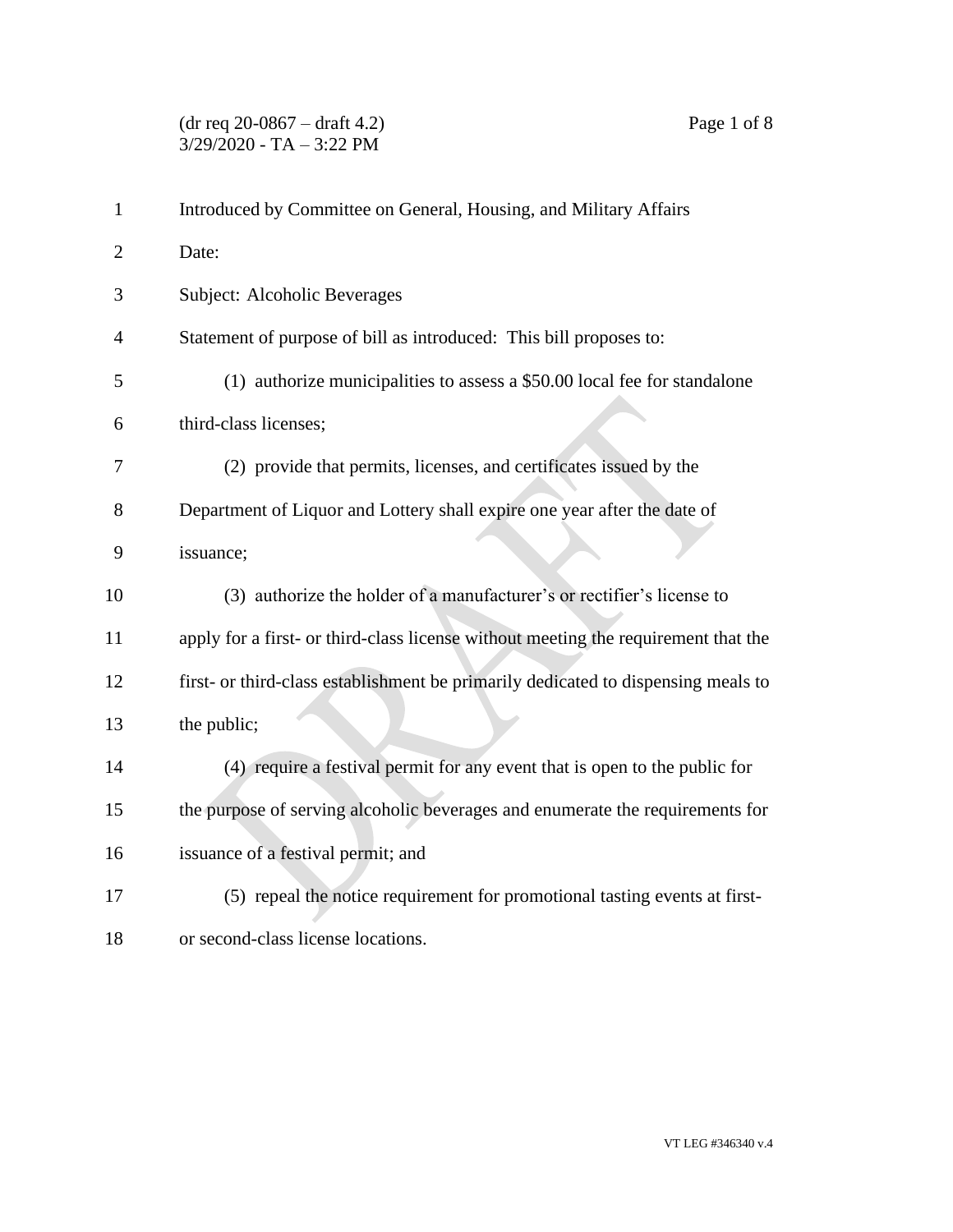(dr req 20-0867 – draft 4.2) Page 2 of 8  $3/29/2020$  - TA - 3:22 PM

| $\mathbf{1}$   | An act relating to miscellaneous amendments to alcoholic beverage laws           |
|----------------|----------------------------------------------------------------------------------|
| $\overline{2}$ | It is hereby enacted by the General Assembly of the State of Vermont:            |
| 3              | Sec. 1. $7$ V.S.A. $\S$ 2 is amended to read:                                    |
| 4              | § 2. DEFINITIONS                                                                 |
| 5              | As used in this title:                                                           |
| 6              | * * *                                                                            |
| 7              | (18) "Fortified wines" means vinous beverages, including those to                |
| 8              | which spirits have been added during manufacture, containing at least            |
| 9              | 16 percent alcohol but not more than 23 percent alcohol by volume at             |
| 10             | 60 degrees Fahrenheit, and all vermouths containing at least 16 percent alcohol  |
| 11             | but not more than 23 percent alcohol by volume at 60 degrees Fahrenheit.         |
| 12             | * * *                                                                            |
| 13             | (41) "Vinous beverages" means all fermented beverages of any name or             |
| 14             | description manufactured or obtained for sale from the natural sugar content of  |
| 15             | fruits or other agricultural product, containing sugar, the alcoholic content of |
| 16             | which is not less than one percent nor more than 16 percent by volume at 60      |
| 17             | degrees Fahrenheit. "Vinous beverages" shall include vermouths containing        |
| 18             | not more than 16 percent alcohol by volume at 60 degrees Fahrenheit.             |
| 19             | * * *                                                                            |
| 20             | Sec. 2. $7 \text{ V.S.A. }$ § 204 is amended to read:                            |
| 21             | § 204. APPLICATION AND RENEWAL FEES FOR LICENSES AND                             |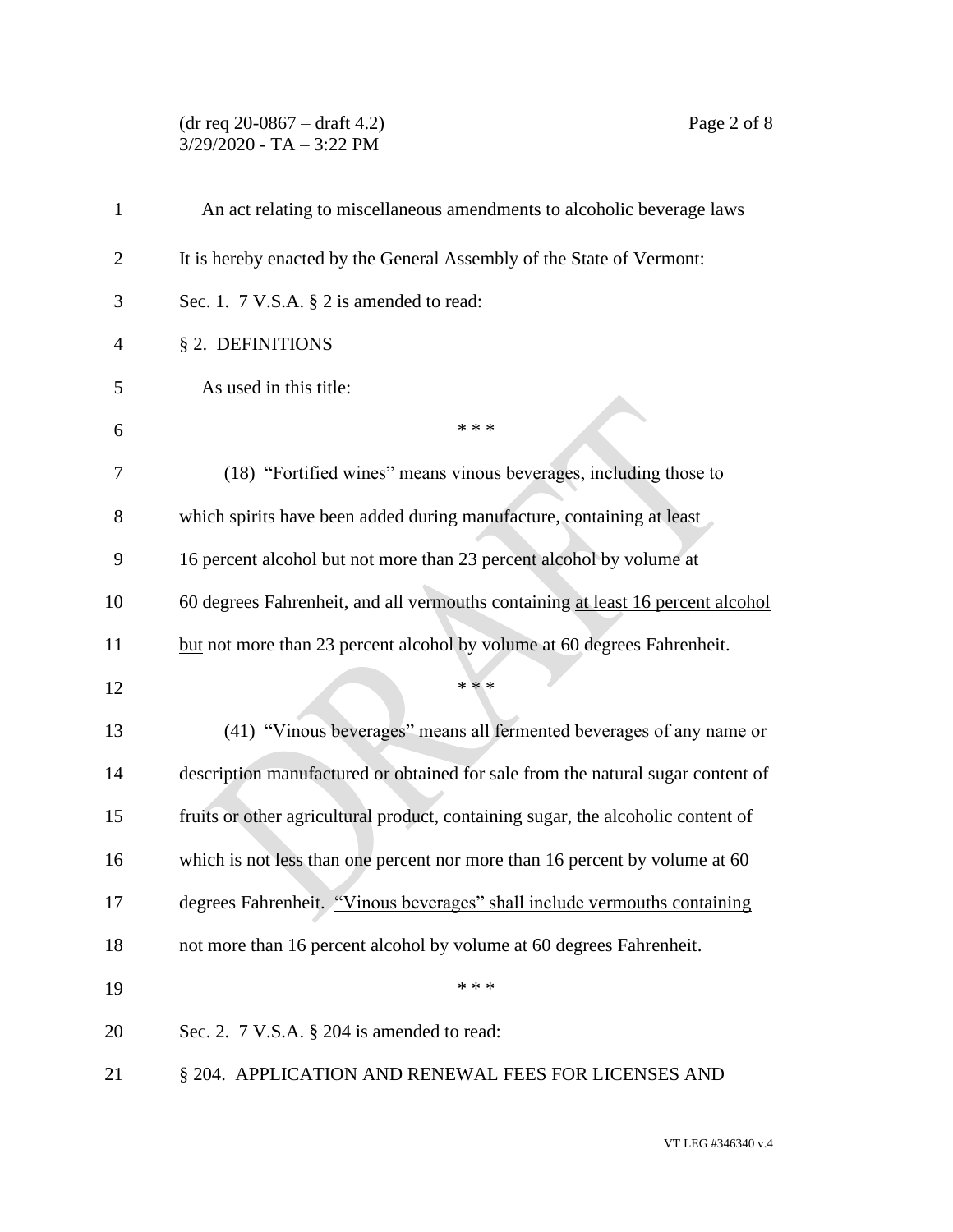(dr req 20-0867 – draft 4.2) Page 3 of 8  $3/29/2020$  - TA - 3:22 PM

| 1              | PERMITS; DISPOSITION OF FEES                                                        |
|----------------|-------------------------------------------------------------------------------------|
| $\overline{2}$ | (a) The following fees shall be paid when applying for a new license or             |
| 3              | permit or to renew a license or permit:                                             |
| $\overline{4}$ | * * *                                                                               |
| 5              | (6) For a third-class license, \$1,095.00 for an annual license and                 |
| 6              | \$550.00 for a six-month license. For a standalone third-class license, the         |
| 7              | issuing municipality may assess an additional \$50.00 local processing fee.         |
| 8              | * * *                                                                               |
| 9              | (b) Except for fees collected for first-, second-, and third-class licenses, the    |
| 10             | fees collected pursuant to subsection (a) of this section shall be deposited in the |
| 11             | Liquor Control Enterprise Fund. The other fees shall be distributed as follows:     |
| 12             | (1) Third-class license fees: 55 percent shall go to the Liquor Control             |
| 13             | Enterprise Fund, and 45 percent shall go to the General Fund and shall fund         |
| 14             | alcohol abuse prevention and treatment programs. The local processing fee for       |
| 15             | standalone third-class licenses shall be retained by the issuing municipality.      |
| 16             | * * *                                                                               |
| 17             | Sec. 3. 7 V.S.A. § 205 is amended to read:                                          |
| 18             | § 205. TERMS OF PERMITS, LICENSES, AND CERTIFICATES                                 |
| 19             | (a) All permits, licenses, and certificates shall expire midnight, April 30, of     |
| 20             | each one year after the date of issuance.                                           |
| 21             | * * *                                                                               |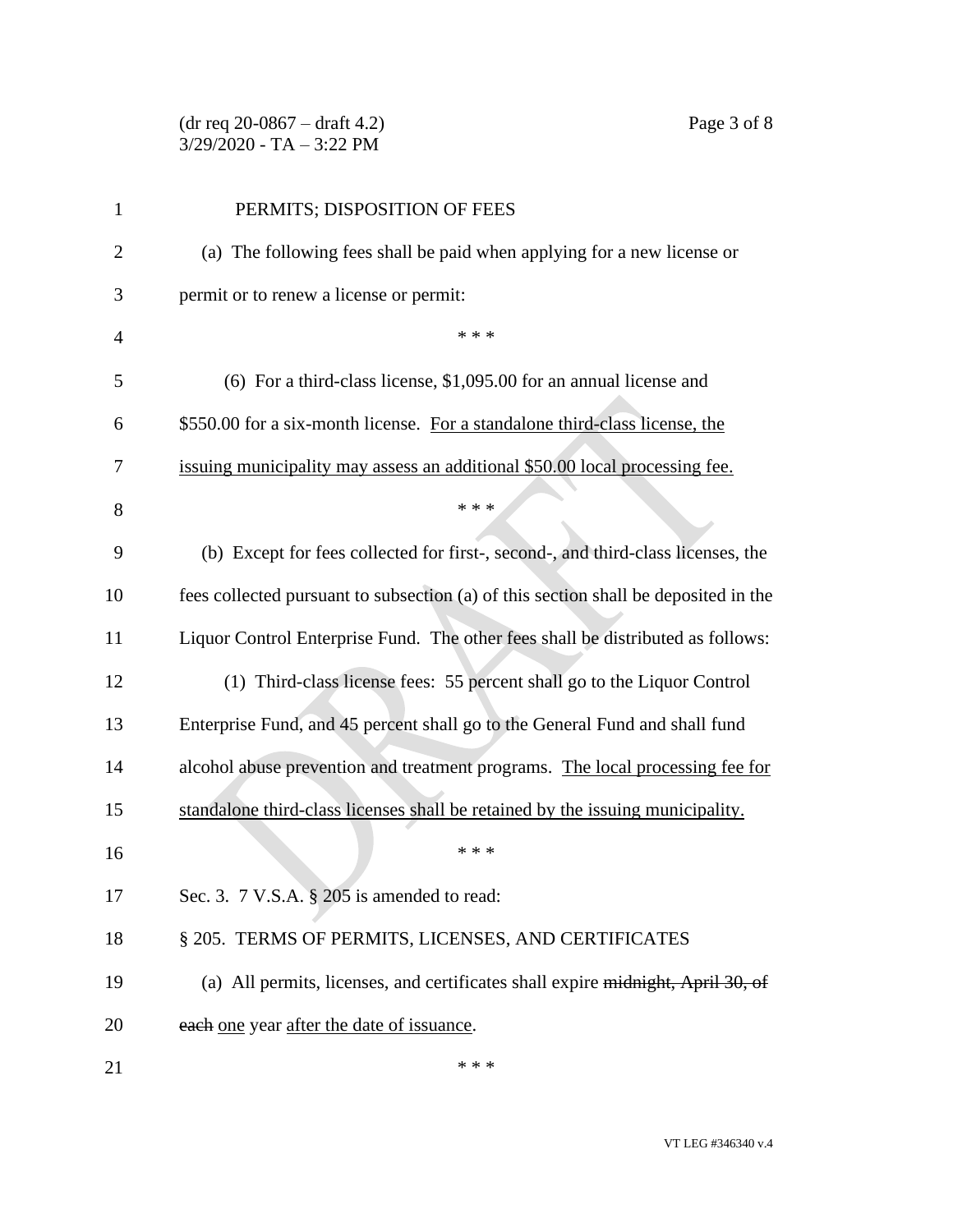(dr req 20-0867 – draft 4.2) Page 4 of 8  $3/29/2020$  - TA - 3:22 PM

| 1              | Sec. 4. TRANSITIONAL PROVISION; STAGGERED LICENSE                                   |
|----------------|-------------------------------------------------------------------------------------|
| $\overline{2}$ | <b>RENEWAL</b>                                                                      |
| 3              | The Department of Liquor and Lottery may extend the expiration date and             |
| 4              | stagger the issuance or renewal of permits, licenses, and certificates that are set |
| 5              | to expire in the year 2020 or 2021. Permits, licenses, and certificates that are    |
| 6              | renewed on April 30, 2020 shall remain valid for one year or until a later          |
| 7              | renewal date designated by the Department.                                          |
| 8              | Sec. 5. 7 V.S.A. § 221 is amended to read:                                          |
| 9              | § 221. FIRST-CLASS LICENSES                                                         |
| 10             | $(a)(1)$ With the approval of the Board of Liquor and Lottery, the control          |
| 11             | commissioners may grant a first-class license to a retail dealer for the premises   |
| 12             | where the dealer carries on business if the retail dealer submits an application    |
| 13             | and pays the fee provided in section 204 of this title and satisfies the Board that |
| 14             | the premises:                                                                       |
| 15             | (A) are leased, rented, or owned by the retail dealer; and                          |
| 16             | (B) are devoted primarily to dispensing meals to the public and have                |
| 17             | adequate and sanitary space and equipment for preparing and serving meals,          |
| 18             | except in the case of clubs or holders of a manufacturer's or rectifier's license;  |
| 19             | and                                                                                 |
| 20             | (C) have adequate and sanitary space and equipment for preparing                    |
| 21             | and serving meals.                                                                  |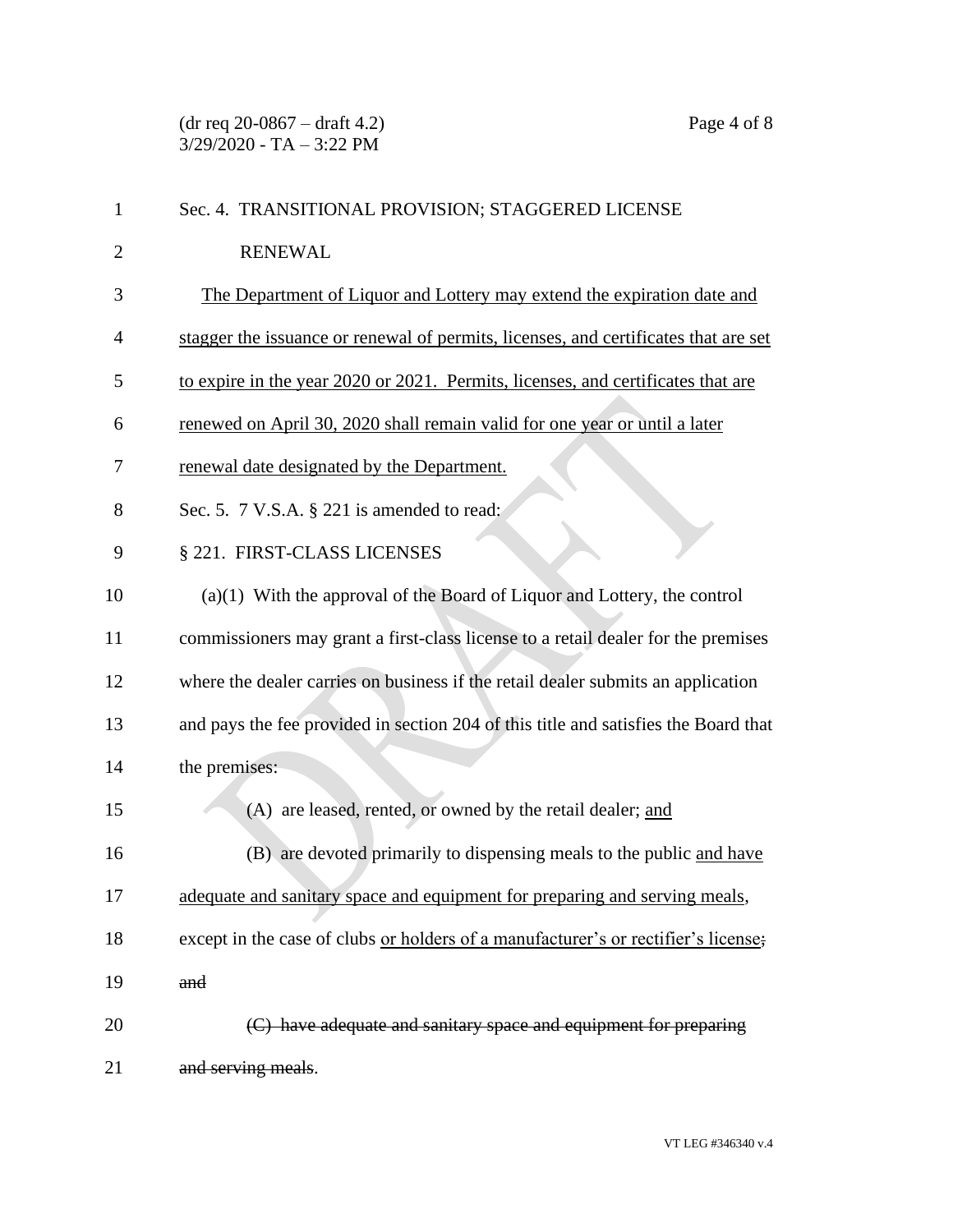|                | $(dr \text{ req } 20-0867 - draft 4.2)$<br>Page 5 of 8<br>$3/29/2020$ - TA $-3:22$ PM |
|----------------|---------------------------------------------------------------------------------------|
| $\mathbf{1}$   | * * *                                                                                 |
| $\overline{2}$ | Sec. 6. $7$ V.S.A. $\S$ 223 is amended to read:                                       |
| 3              | § 223. THIRD-CLASS LICENSES                                                           |
| $\overline{4}$ | (a) The Board of Liquor and Lottery may grant to a person who operates a              |
| 5              | hotel, restaurant, club, boat, or railroad dining car, or who holds a                 |
| 6              | manufacturer's or rectifier's license, a third-class license if:                      |
| 7              | * * *                                                                                 |
| 8              | (3) the applicant satisfies the Board that:                                           |
| 9              | (A) the applicant is the bona fide owner or lessee of the premises,                   |
| 10             | boat, or railroad dining car;                                                         |
| 11             | (B) except in the case of clubs or holders of a manufacturer's or                     |
| 12             | rectifier's license, the premises, boat, or railroad dining car has adequate and      |
| 13             | sanitary space and equipment for preparing and serving meals to the public;           |
| 14             | and                                                                                   |
| 15             | (C) the premises, boat, or railroad dining car is operated for the                    |
| 16             | purpose covered by the license.                                                       |
| 17             | * * *                                                                                 |
| 18             | Sec. 7. 7 V.S.A. § 253 is amended to read:                                            |
| 19             | § 253. FESTIVAL PERMITS                                                               |
| 20             | * * *                                                                                 |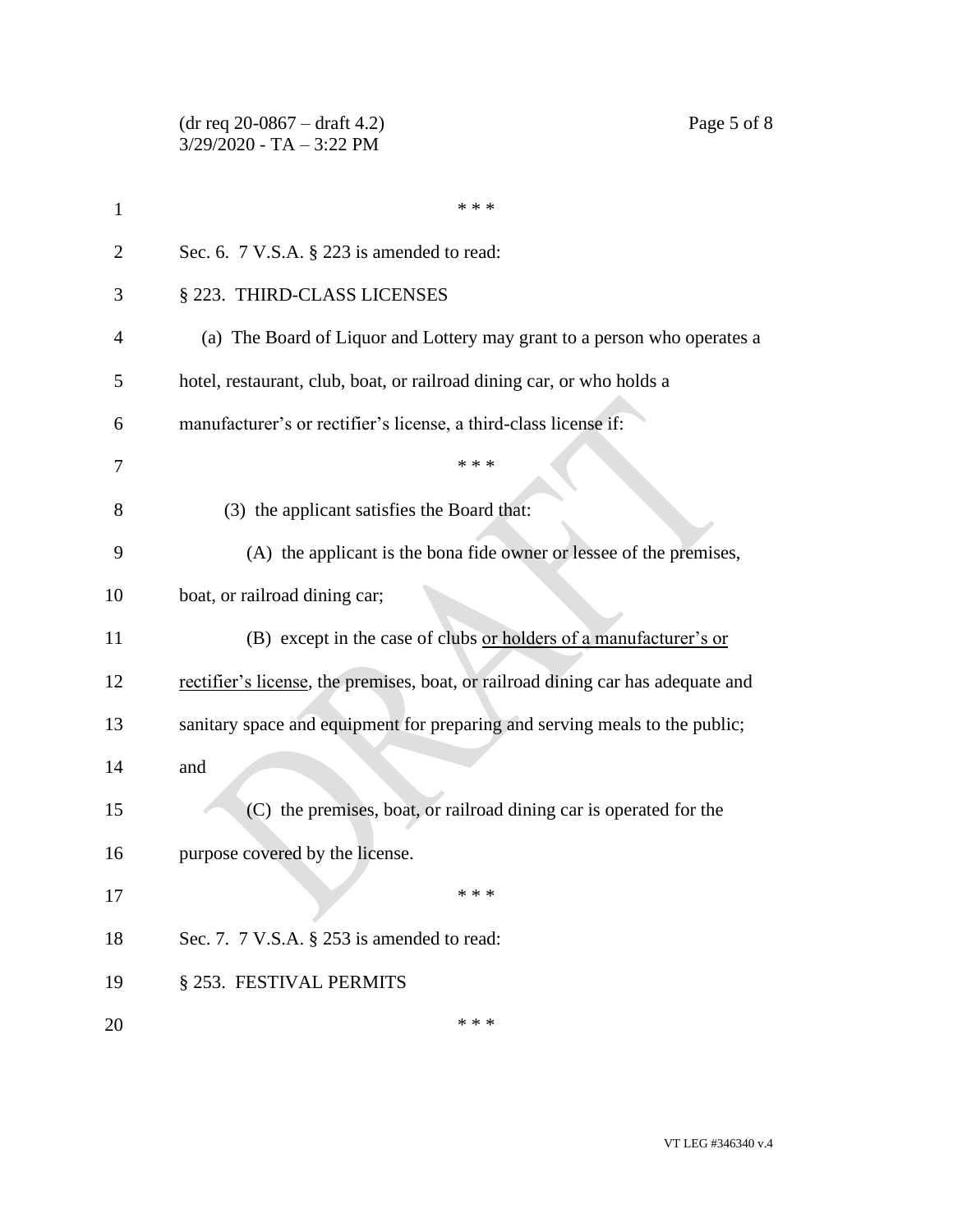(dr req 20-0867 – draft 4.2) Page 6 of 8  $3/29/2020$  - TA - 3:22 PM

| 1              | $(b)(1)$ A festival required to be permitted under this section is any event     |
|----------------|----------------------------------------------------------------------------------|
| $\overline{2}$ | that is open to the public for which the primary purpose is to serve one or more |
| 3              | of the following: malt beverages, vinous beverages, fortified wines, or spirits. |
| $\overline{4}$ | (c) A festival permit holder is permitted to conduct an event that is open to    |
| 5              | the public at which one or more of the following are served: malt beverages,     |
| 6              | vinous beverages, fortified wines, or spirits.                                   |
| 7              | (d) The permit holder shall ensure the following:                                |
| 8              | (1) Attendees at the festival shall be required to pay an entry fee of not       |
| 9              | less than \$5.00.                                                                |
| 10             | $(2)(A)$ Malt beverages for sampling shall be offered in glasses that            |
| 11             | contain not more than 12 ounces with not more than 60 ounces served to any       |
| 12             | patron at one event.                                                             |
| 13             | (B) Vinous beverages for sampling shall be offered in glasses that               |
| 14             | contain not more than five ounces with not more than 25 ounces served to any     |
| 15             | patron at one event.                                                             |
| 16             | (C) Fortified wines for sampling shall be offered in glasses that                |
| 17             | contain not more than three ounces with not more than 15 ounces served to any    |
| 18             | patron at one event.                                                             |
| 19             | (D) Spirits for sampling shall be offered in glasses that contain not            |
| 20             | more than one ounce with not more than five ounces served to any patron at       |
| 21             | one event.                                                                       |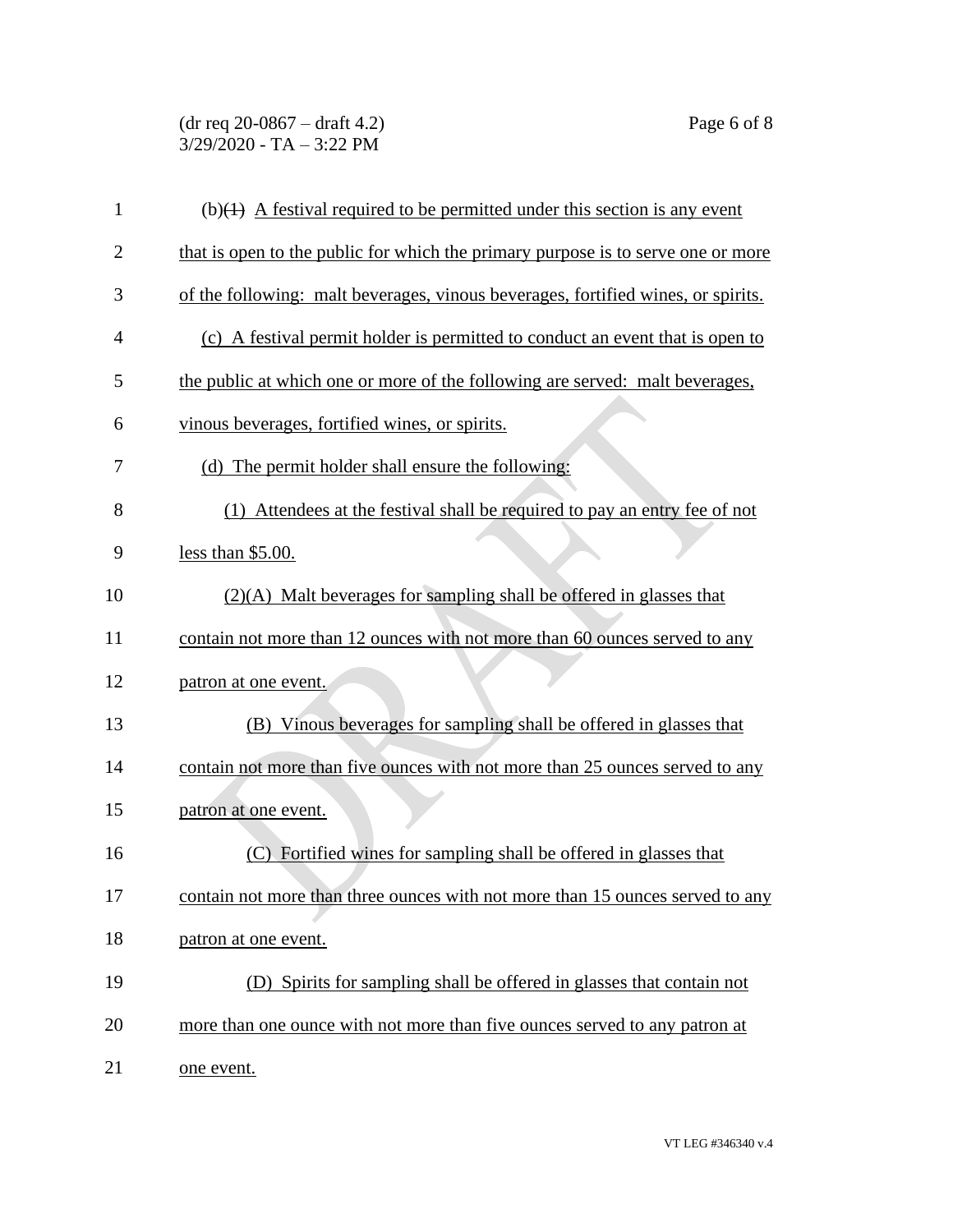## (dr req 20-0867 – draft 4.2) Page 7 of 8  $3/29/2020$  - TA - 3:22 PM

| $\mathbf{1}$   | (E) Patrons attending a festival where combinations of malt, vinous,                            |
|----------------|-------------------------------------------------------------------------------------------------|
| $\overline{2}$ | fortified wines, or spirits are mutually sampled shall not be served more than a                |
| 3              | combined total of 6 U.S. standard drinks containing 3.6 fluid ounces or                         |
| $\overline{4}$ | 84 grams of pure ethyl alcohol.                                                                 |
| 5              | (3) The event shall be conducted in compliance with all the                                     |
| 6              | requirements of this title.                                                                     |
| 7              | $(e)(1)$ A festival permit holder may purchase invoiced volumes of malt or                      |
| 8              | vinous beverages directly from a manufacturer or packager licensed in                           |
| 9              | Vermont, or a manufacturer or packager that holds a federal Basic Permit or                     |
| 10             | Brewers Notice or evidence of licensure in a foreign country that is satisfactory               |
| 11             | to the Board.                                                                                   |
| 12             | (2) The invoiced volumes of malt or vinous beverages may be                                     |
| 13             | transported to the site and sold by the glass to the public by the permit holder                |
| 14             | or its employees and volunteers only during the event.                                          |
| 15             | $\overline{(e)(f)}$ A festival permit holder shall be subject to the provisions of this title,  |
| 16             | including section 214 of this title, and the rules of the Board regarding the sale              |
| 17             | of the alcoholic beverages and shall pay the tax on the malt or vinous                          |
| 18             | beverages pursuant to section 421 of this title.                                                |
| 19             | $\left(\frac{d}{g}\right)$ A person shall be granted no not more than four festival permits per |
| 20             | year, and each permit shall be valid for no not more than four consecutive                      |
| 21             | days.                                                                                           |